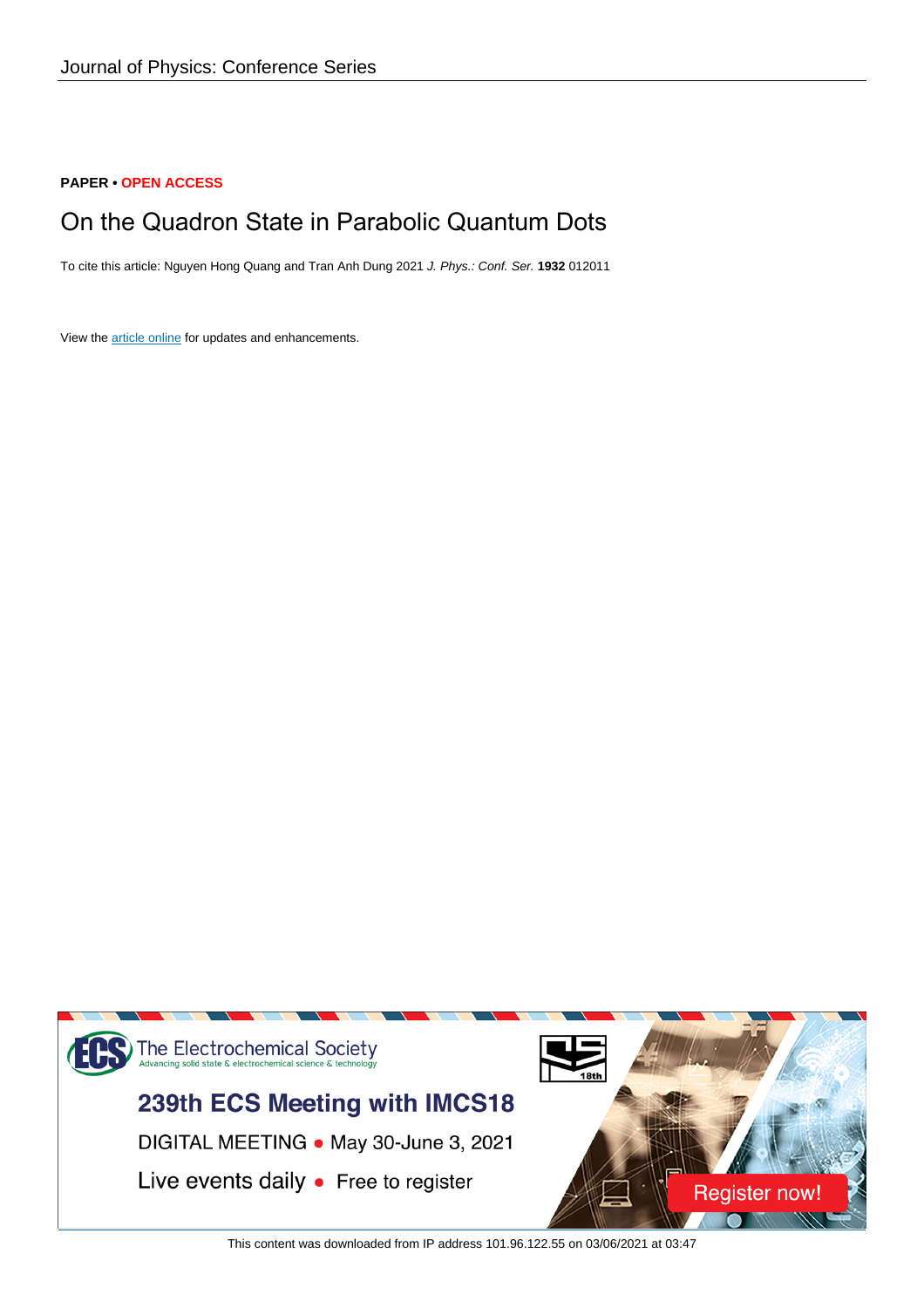Journal of Physics: Conference Series **1932** (2021) 012011

# On the Quadron State in Parabolic Quantum Dots

Nguyen Hong Quang<sup>1,2</sup> and Tran Anh Dung<sup>3</sup>

- <sup>2</sup> Institute of Physics, Vietnam Academy of Science and Technology (VAST), 18 Hoang Quoc Viet, Nghia Do, Cau Giay, Hanoi, Vietnam
- 3 Institute for Scientific Information, VAST, 18 Hoang Quoc Viet, Nghia Do, Cau Giay, Hanoi, Vietnam

E-mail: nhquang@iop.vast.vn

Abstract. In this work we consider a quadron – a state of four carriers – two electrons and two holes in quantum dots with parabolic confinement. By using the Hatree-Fock method, the binding energies of the quadron and biexciton have been calculated for a full range of the electron-to-hole oscillator length ratio. The effect of the magnetic field on the binding energy of the quadron and biexciton has been also investigated. The crossing between anti-binding and binding in both the excited quadron and biexciton states for the certain ranges of the electronto-hole oscillator length ratio has been found .

Keywords: exciton, biexciton, quadron, parabolic quantum dot, Hartree-Fock method, binding energy.

#### 1. Introduction

As a primary elementary excitation in low-dimensional semiconductors, excitonic system have been intensively investigated both theoretically and experimentally in two last decades due to their promising physical properties for future electronic devices and quantum information technologies [1–3]. One of the direct consequences of quantum confinement is that these elementary excitations in semiconductor nano-structures can reach large binding energies. Of particular interest are self-assembled semiconductor quantum dots with parabolic confinement potential [4–12], because this kind of quantum dots demonstrates large biexction binding energies and, on the other hand, it has easily been incorporated in field-effect structures to study the effect of an external magnetic field without breaking the symmetry of the system.

Recently, a new term "quadron" for quasi-particle consisting of four carriers - two electrons and two holes in quantum dots has been introduced by us in [4, 5] to distinguish them from conventional biexcitons. It is interesting to note that the similar idea relating to quadron has been presented almost at the same time, in [6] where the authors show the fundamental differences between usual biexciton and quantum dot "quatuor" - their term for the system of four carriers - two electrons and two holes, instead of our term "quadron". Both the biexciton and the quadron consist of four interacting carriers - two electrons and two holes, but usual biexciton is traditionally considered as two interacting excitons. In the quantum dots, the picture of a bound biexciton breaks down due to the totally different pair interacting between

Content from this work may be used under the terms of theCreative Commons Attribution 3.0 licence. Any further distribution of this work must maintain attribution to the author(s) and the title of the work, journal citation and DOI. Published under licence by IOP Publishing Ltd 1

<sup>&</sup>lt;sup>1</sup> Graduate University of Science and Technology, VAST, 18 Hoang Quoc Viet, Nghia Do, Cau Giay, Hanoi, Vietnam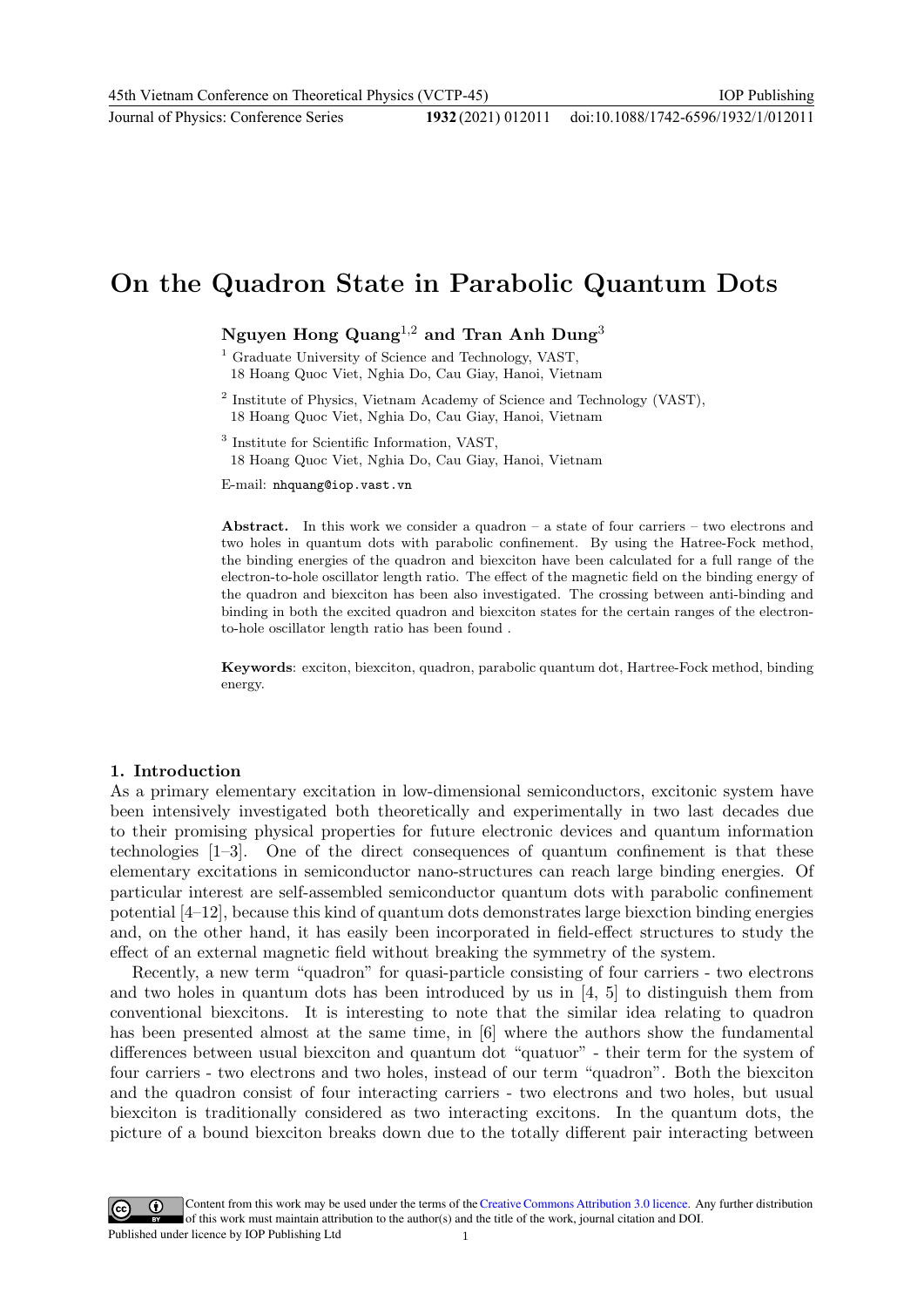| 45th Vietnam Conference on Theoretical Physics (VCTP-45) |  | <b>IOP</b> Publishing                                  |
|----------------------------------------------------------|--|--------------------------------------------------------|
| Journal of Physics: Conference Series                    |  | 1932 (2021) 012011 doi:10.1088/1742-6596/1932/1/012011 |

four carriers. In our previous works [4, 5] we show that the nontrivial Coulomb effect in a small 2D InAs quantum dot leads rather to a bound quadron than the usual biexciton. However the study in [4, 5] has been limited to the ground state and only for a certain short range of electron-to-hole confinement ratios.

To develop further the investigations in our previous works [4, 5], in this work we consider in more details quadron and biexciton states for a full range of confinement potentials and for excited states. By using the Hatree-Fock method, the binding energies of the quadron and biexciton have been calculated for a full range of electron-to-hole oscillator length ratio. The effect of the magnetic field on the binding energy of the quadron and biexciton has been also investigated.

It is found that in the ground state of 2D InAs quantum dots, where the spins of the electrons are anti-parallel, the biexciton binding energy is negative for all range of the electron-to-hole oscillator length ratio. However, the quadron binding energies is positive within a certain range of electron-to-hole oscillator length ratios. For the excited state we have found an interval of the electron-to-hole oscillator length ratio where the transition from anti-binding to binding states of biexciton occurs, that means inside this interval the biexciton is bound and it is unbound outside it. Such a crossover between binding and anti-binding for the quadron also exits, but the range of crossing is much larger than that for the biexciton. Our results help further clarify the properties of the basic excitations in self-organized semiconductor quantum dots, especially to clarify the results in [11] on sensitive changes of the binding energy within quantum dots ensembles.

#### 2. The model

As in [4, 5] we take the model of the system of interacting electrons and holes confined in a 2D quantum dot with parabolic lateral potential in the presence of the perpendicular magnetic field  $B||z$ . In the framework of the effective-mass approximation, the total Hamiltonian of the system of N electrons and M holes ( $N = M = 2$  for biexciton and quadron) can be written as follows

$$
\widehat{H} = \sum_{i=1}^{N} h(\vec{r}_i) + \sum_{k=1}^{M} h'(\vec{r}_k) + \sum_{i=1; i < j}^{N} \frac{e^2}{\epsilon r_{ij}} + \sum_{k=1; k < l}^{M} \frac{e^2}{\epsilon r_{kl}} - \sum_{i=1}^{N} \sum_{k=1}^{M} \frac{e^2}{\epsilon r_{ik}},\tag{1}
$$

where first two terms are summations over Hamiltonians of single electrons  $h(\vec{r}_i)$  and single holes  $h'(\vec{r}_k)$ , the third and fourth terms are the total electron-electron and hole-hole Coulomb interactions, respectively, and the last term is the total electron-hole Coulomb interaction, and  $\epsilon$  is the dielectric constant of the material.

The Hamiltonians for a single electron and single hole in a quantum dot with parabolic confinement in a magnetic field are the following (the terms describing the spin Zeeman splitting due to interaction of the spin with the magnetic field have been omitted because of its smallness):

$$
h(\vec{r}_i) = -\frac{\nabla_i^2}{2m_e^*} + \frac{m_e^*}{2} (\omega_e^2 + \frac{1}{4}\omega_{ce}^2)r_i^2 + \frac{1}{2}\omega_{ce}\hat{L}_{zi} ,
$$
\n(2)

$$
h'(\vec{r}_k) = -\frac{\nabla_k^2}{2m_h^*} + \frac{m_h^*}{2} (\omega_h^2 + \frac{1}{4}\omega_{ch}^2)r_k^2 + \frac{1}{2}\omega_{ch}\hat{L}_{zk} ,
$$
\n(3)

where  $m_e^*$   $(m_h^*)$  and  $\omega_e$   $(\omega_h)$  are the effective mass and the confinement potential of the electron (hole), respectively;  $\omega_{ce} = eB/m_e^*$  ( $\omega_{ch} = eB/m_h^*$ ) and  $\hat{L}_{zi}$  ( $\hat{L}_{zk}$ ) are the cyclotron frequency for the electron (hole) and the z-components of orbital angular momentum operators of the electron (hole), respectively.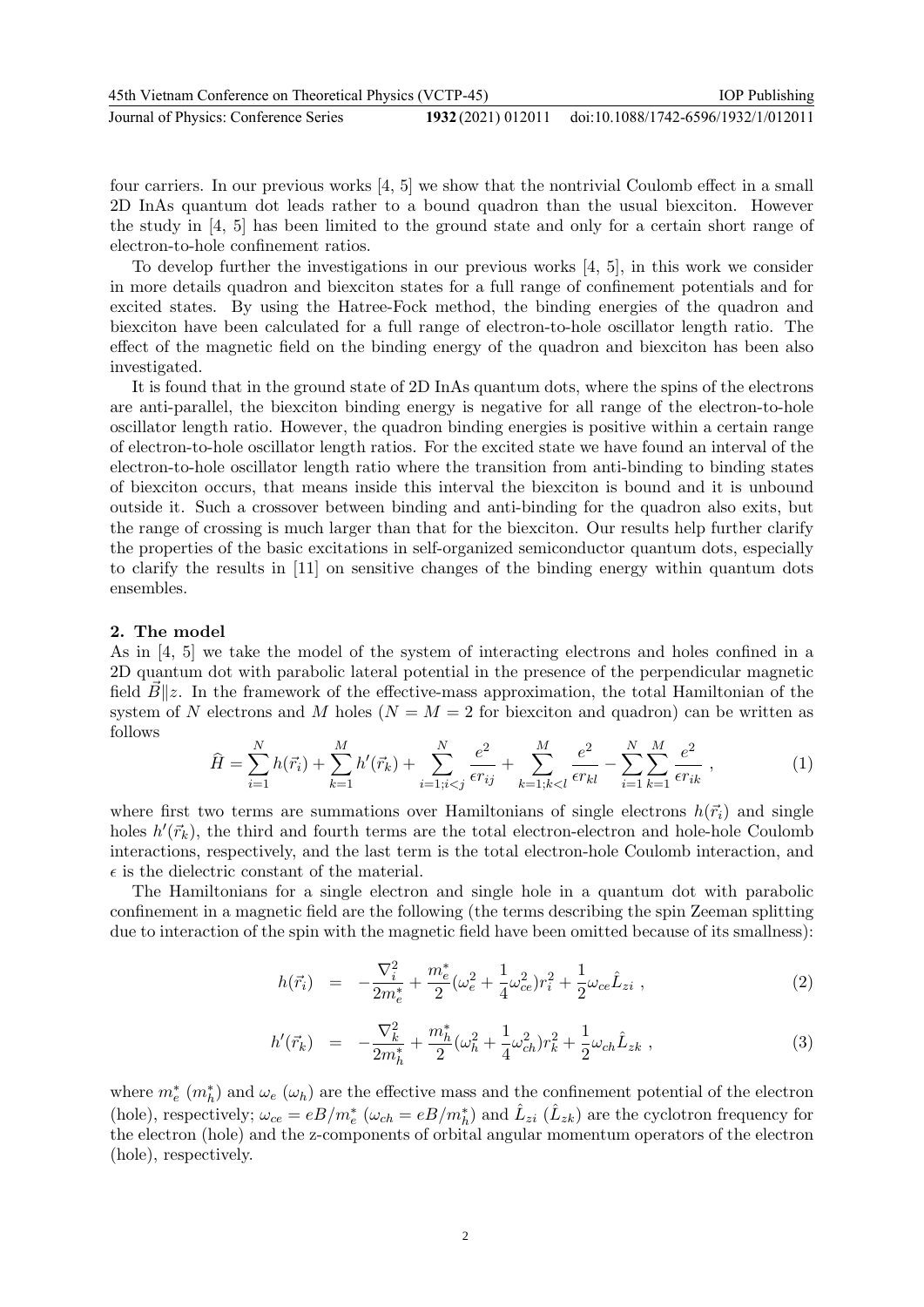| 45th Vietnam Conference on Theoretical Physics (VCTP-45) | <b>IOP</b> Publishing                                  |
|----------------------------------------------------------|--------------------------------------------------------|
| Journal of Physics: Conference Series                    | 1932 (2021) 012011 doi:10.1088/1742-6596/1932/1/012011 |

In the following we write down the eigenfunction in polar coordinates  $\vec{r} = (r, \varphi)$  and the eigenvalue of the single electron in the quantum states  $(n, m)$  (analogously for the hole, where the index  $e$  is replaced by index  $h$ :

$$
\chi_{n,m}^{e}(r,\varphi) = \frac{1}{\sqrt{2\pi}}e^{im\varphi}\sqrt{\frac{2n!}{(n+|m|)!}}\alpha_e(\alpha_e r)^{|m|}e^{-(\alpha_e r)^2/2}L_n^{|m|}((\alpha_e r)^2) , \qquad (4)
$$

$$
E_{n,m}^e = \Omega_e(2n + |m| + 1) + \frac{1}{2}m\omega_{c_e} \,, \tag{5}
$$

where  $L_n^{|m|}(r)$  is generalized Laguerre polynomial, and  $\Omega_e = (\omega_e^2 + \frac{1}{4})$  $(\frac{1}{4}\omega_{c_e}^2)^{1/2}$  ,  $\alpha_e = \sqrt{m_e^*\Omega_e}$  .

The total wave function of the system of  $N$  electrons and  $M$  holes can be found in the form of direct product of the Slater determinants for electrons and for holes:

$$
\Psi(\xi_1, ..., \xi_N, \xi'_1, ..., \xi'_M) = |\psi_1(\xi_1)...\psi_N(\xi_N)| \cdot |\psi'_1(\xi'_1)... \psi'_M(\xi'_M)|,
$$
\n(6)

where the electron and hole orbitals  $\psi_i(\xi), \psi'_k(\xi)$  in the Slater determinants are spin dependent:  $\psi_i(\xi) \,=\, \phi_i^\alpha(\vec{r}) \sigma(\alpha) \, \text{ or } \, \phi_i^\beta$  $\psi_i^{\beta}(\vec{r})\sigma(\beta)$  for up- or down-spin electrons, and  $\psi_k'(\xi) = \phi_k'^{\alpha}(\vec{r})\sigma(\alpha)$  or  $\phi'_k^{\;\;\beta}$  $\int_{k}^{\prime} \rho(\vec{r}) \sigma(\beta)$  for up- or down-spin holes.

In the Hartree-Fock-Roothaan formulation [4, 5, 12], the spatial parts of electron and hole orbitals  $\phi_i^{\alpha,\beta}$  $i_{i}^{\alpha,\beta}(\vec{r})$  and  $\phi'_{k}^{\alpha,\beta}$  $\int_{k}^{\alpha,\beta}(\vec{r})$  are found in the form of expansions in the basis functions - the single electron and single hole wavefunctions:

$$
\phi_i^{\alpha,\beta}(\vec{r}) = \sum_{\nu} C_{i\nu}^{\alpha,\beta} \chi_{\nu}^e(\vec{r}) \ , \ \phi_k^{\prime \alpha,\beta}(\vec{r}) = \sum_{\mu} C_{k\mu}^{\prime \ \alpha,\beta} \chi_{\mu}^h(\vec{r}) \ ,
$$

where indexes  $\nu, \mu$  run over all single electron or hole states with quantum numbers  $(n, m)$ .

The Coulomb interaction matrix elements in Hartree-Fock Roothaan equations with such basis functions can be calculated analytically (see  $e.g.$  [14]). Solving the unrestricted Hartree-Fock Roothaan equations self-consistently, one can obtain the total energy of the system which can be calculated by the following formula:

$$
E = \frac{1}{2} \sum_{\mu,\nu} \left\{ \delta_{\mu\nu} P_{\mu\nu}^T [\Omega_e (2n + |m| + 1) + m\omega_{c_e}] + P_{\mu\nu}^{\alpha} F_{\nu\mu}^{\alpha} + P_{\mu\nu}^{\beta} F_{\nu\mu}^{\beta} \right\} + \frac{1}{2} \sum_{\mu,\nu} \left\{ \delta_{\mu\nu} P_{\mu\nu}^{\prime \, T} [\Omega_h (2n + |m| + 1) - m\omega_{c_h}] + P_{\mu\nu}^{\prime \, \alpha} F_{\nu\mu}^{\prime \, \alpha} + P_{\mu\nu}^{\prime \, \beta} F_{\nu\mu}^{\prime \, \beta} \right\},
$$
(7)

where the explicit expressions for  $P^T_{\mu\nu}$ ,  $P^{\prime T}_{\mu\nu}$ ,  $P^{\alpha}_{\mu\nu}$ ,  $P^{\beta}_{\mu\nu}$ ,  $P^{\prime \alpha}_{\mu\nu}$ ,  $P^{\prime \beta}_{\mu\nu}$  and  $F^{\alpha,\beta}_{\mu\nu}$ ,  $F^{\prime \alpha,\beta}_{\mu\nu}$  are given in [4].

### 3. The numerical results and discussions

In this section we present the numerical results using the parameters appropriate for InAs/GaAs self-assembled quantum dots [4, 5, 12]:  $m_e^* = 0.067m_o$ ,  $m_h^* = 0.25m_o$ ,  $\omega_e = 49$  meV,  $\omega_h = 25$ meV,  $\epsilon_s = 12.53$ . The adopted units of length and energy are  $a_B^* = \epsilon_s/m_e^*e^2 = 9.9$  nm,  $2Ry^* = m_e^*e^4/\epsilon_s^2 = 11.61$  meV. The oscillator lengths for electrons and holes in the absence of magnetic fields  $l_{e,h} = (m_{e,h}^* \omega_{e,h})^{-1/2}$  are 4.8 nm and 3.5 nm, respectively. These values are much smaller than the effective excitonic Bohr radius which is about 13 nm, that means that electrons and a hole in small InAs/GaAs dots are strongly confined.

The binding energies of the biexciton and the quadron in the ground state have been shown in Figure 1. One can see that for all range of the electron-to-hole oscillator length ratio  $l_e/l_h$ , the biexciton binding energy is always negative, indicating that biexciton is anti-binding. As for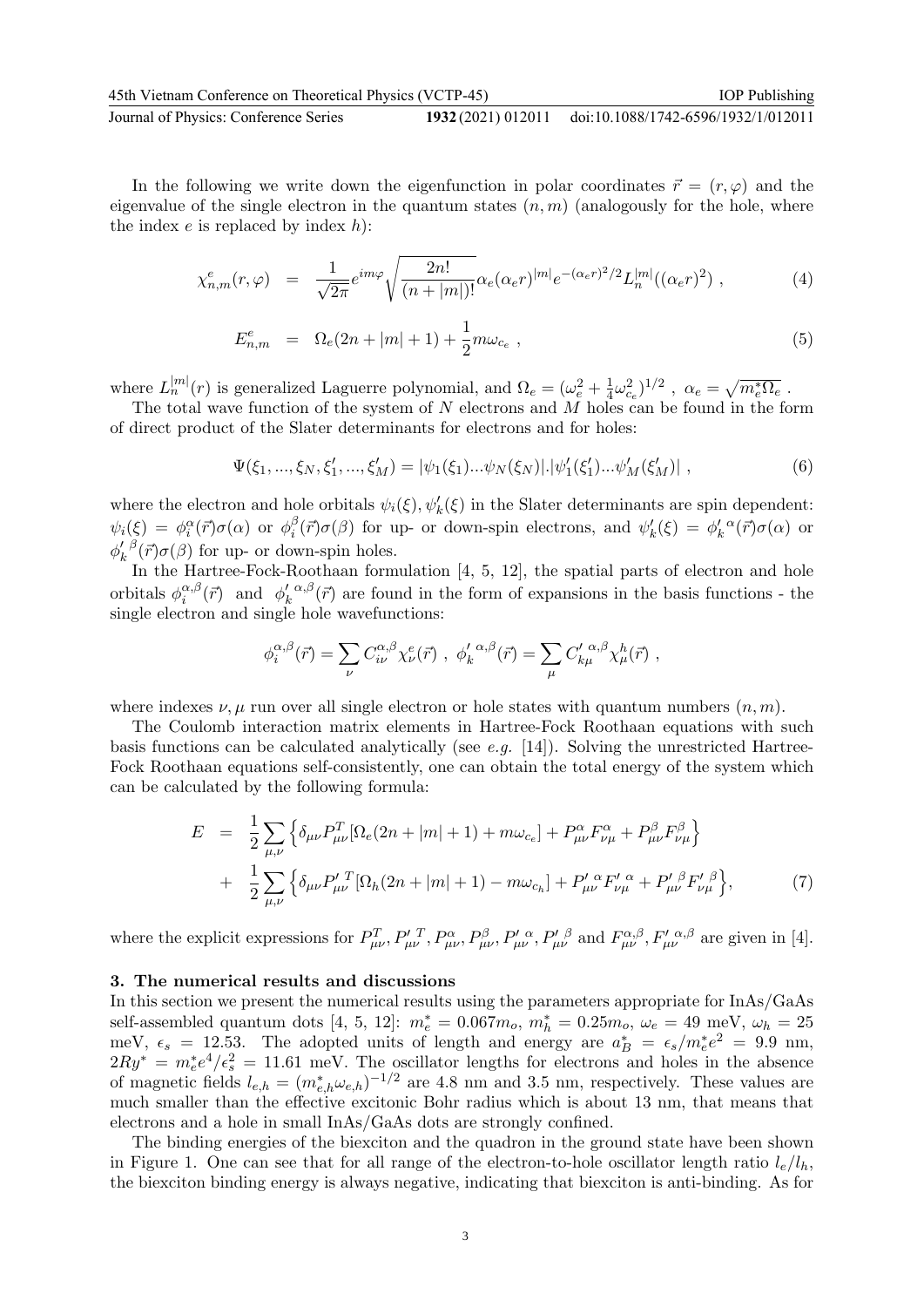IOP Publishing

doi:10.1088/1742-6596/1932/1/012011

Journal of Physics: Conference Series **1932** (2021) 012011







Figure 2. (color online) The comparison of the quadron binding energies in the ground and excited state as function of electron-tohole oscillator length ratio.

the quadron, its binding energy is positive within the interval of  $l_e/l_h \in [0.23 : 3.62]$ , the ends of which are marked by arrows, indicating the quadron is bound. It becomes unbound when crossing outward this interval of the electron-to-hole oscillator length ratio. In [4, 5] we have analized the agreement between our rerults and the experimental data for the binding energy of the biexciton and charged excitons. Here we only note that for InAs/GaAs self-assembled quantum dot, the electron-to-hole oscillator length ratio  $l_e/l_h = 1.3$  corresponds to the value of the biexciton binding energy  $-0.45 (2Ry^*) \approx -5.1 \text{ meV}$ , which agrees well with the experimental data interval  $[-1 \text{ meV} : -6 \text{ meV}]$  in  $[10]$ .

In Figure 2 the quadron binding energies in the ground and excited states as function of electron-to-hole oscillator length ratio are compared. The quadron binding energy in the excited states is always larger than that of the ground state due to the contribution from the exchange interaction between the carriers with parallel spin in the excited state. Again, here we observe



Figure 3. (color online) The quadron binding energy in the ground and excited state as function of magnetic fields.



Figure 4. (color online) The comparison of the quadron binding energy in the excited state between the cases B=0T and B=8T.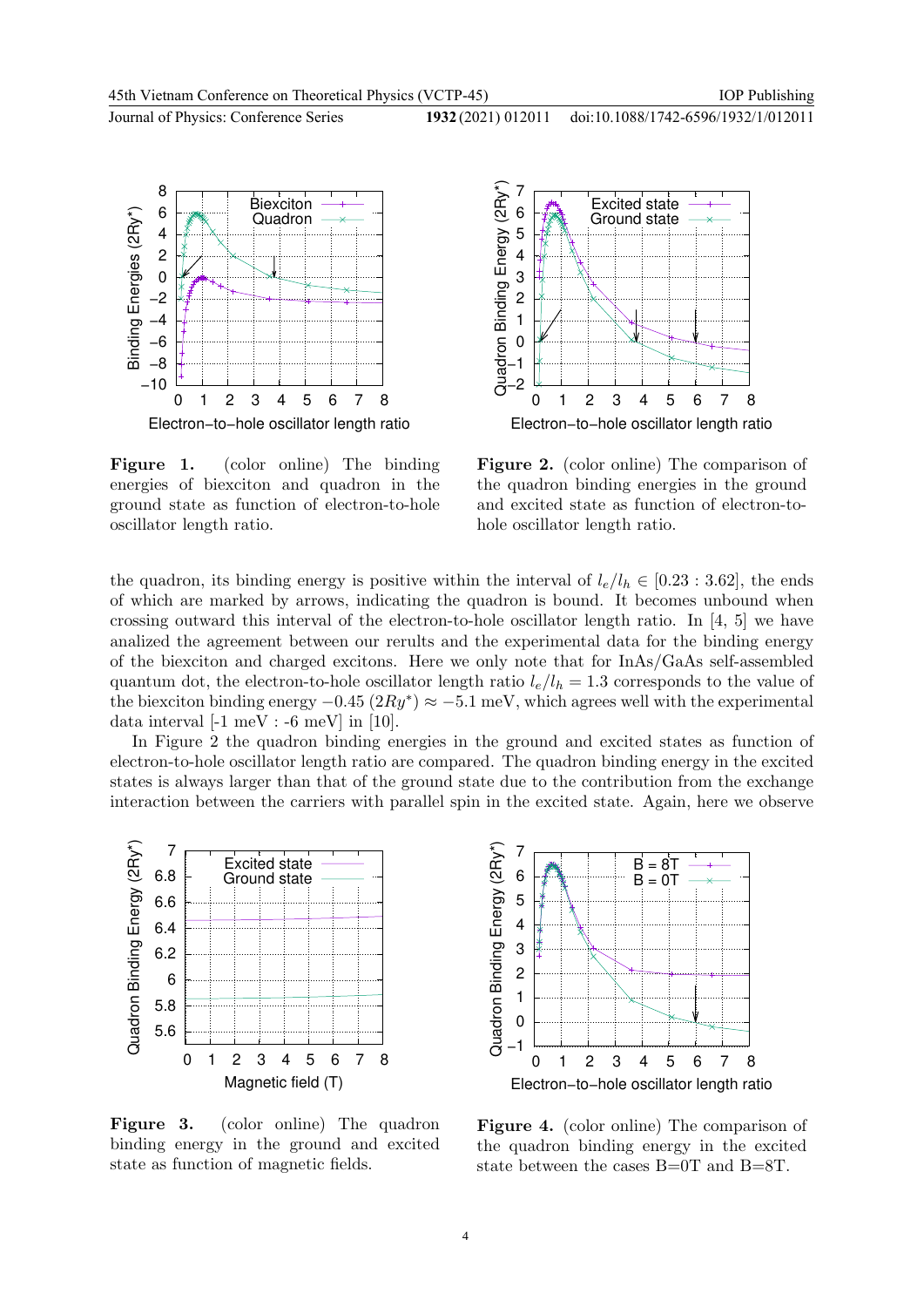| 45th Vietnam Conference on Theoretical Physics (VCTP-45) |  | <b>IOP</b> Publishing                                  |
|----------------------------------------------------------|--|--------------------------------------------------------|
| Journal of Physics: Conference Series                    |  | 1932 (2021) 012011 doi:10.1088/1742-6596/1932/1/012011 |

the transition from binding to anti-binding state of the quadron for the regions of too large or too small values of the electron-to-hole oscillator length ratio. The ends of these interval are marked by arrows. Note that the situation for the biexciton in the excited state is similar as for the quadron in the excited state and not shown here. It is interesting to note that our new results can help to understand and clarify sensitive changes in the binding energy of a biexciton in natural ensembles of InAs / GaAs quantum dots with randomly fluctuating parameters [11].

Figure 3 and Figure 4 show the effect of the magnetic field on the quadron state. In Figure 3 the quadron binding energy in the ground and excited state as function of magnetic fields are presented. One can see that the binding energies increase with magnetic field due to additional confinement on the electron and hole caused by the magnetic field. However, this increase is small, about 0.03  $(2Ry^*) \approx 0.35$  meV at  $B = 8T$ . In Figure 4 the quadron binding energies in the excited state as function of the electron-to-hole oscillator length ratio are compared in two cases, without magnetic field and in the presence of magnetic field  $B = 8T$ . The magnetic field shows almost no effect at small values of ratio, but the effect is enhanced at large ratios of the oscillator strengths between the electron and the hole.

### 4. Conclusion

In conclusion, the quadron state in 2D parabolic quantum dots has been investigated by unrestricted Hartree-Fock method. The biexciton and quadron binding energies have been calculated for a full range of electron-to-hole oscillator length ratios. It is found that in the ground state of 2D InAs quantum dots, where the spins of the electrons are anti-parallel, the biexciton binding energy is negative for all range. However, the quadron binding energies is positive within a certain range of electron-to-hole oscillator length ratios. For the excited state with parallel spins of the carriers, it is shown that both the biexciton and quadron binding energies are larger than those in the ground state. The transition from anti-binding to binding state and vice versa of the biexciton and quadron have been found. The magnetic field dependence of the binding energy has been investigated and it is shown that magnetic fields increase the binding energies of biexciton and quadron but the effect is rather small. However, the impact of the magnetic field is enhanced at large ratios of the oscillator strengths between the electron and the hole. Our results help further clarify the properties of the basic excitations in semiconductor quantum dots and serve as a suggestion for experimental findings related to quadrons in quantum dots.

#### Acknowledgments

This work is supported by Vietnam Academy of Science and Technology (VAST) under project No. NVCC05.12/20-20.

#### References

- [1] Bimberg D 2008 NanoScience and Technology: Semiconductor nanostructures (Berlin: Springer)
- [2] Wang G et al 2018 Rev. Mod. Phys. 90 021001
- [3] Peter M (ed) 2017 Quantum Dots for Quantum Information Technologies (Berlin: Springer)
- [4] Quang N H, Dung T A, 2020 J. Phys.: Conf. Ser. 1506 012010
- [5] Quang N H, Huong N Q, Dung T A, Tuan H A, Thang N T 2020 Physica B (in press); arXiv:2010.09166
- [6] Combescot M, Voliotis V and Shiau S Y 2020 Semicond. Sci. Technol. 35 045013
- [7] Rodt S et al 2003 Phys. Rev. B 68 035331
- [8] Bester G and Zunger A 2003 Phys. Rev. B 68 073309